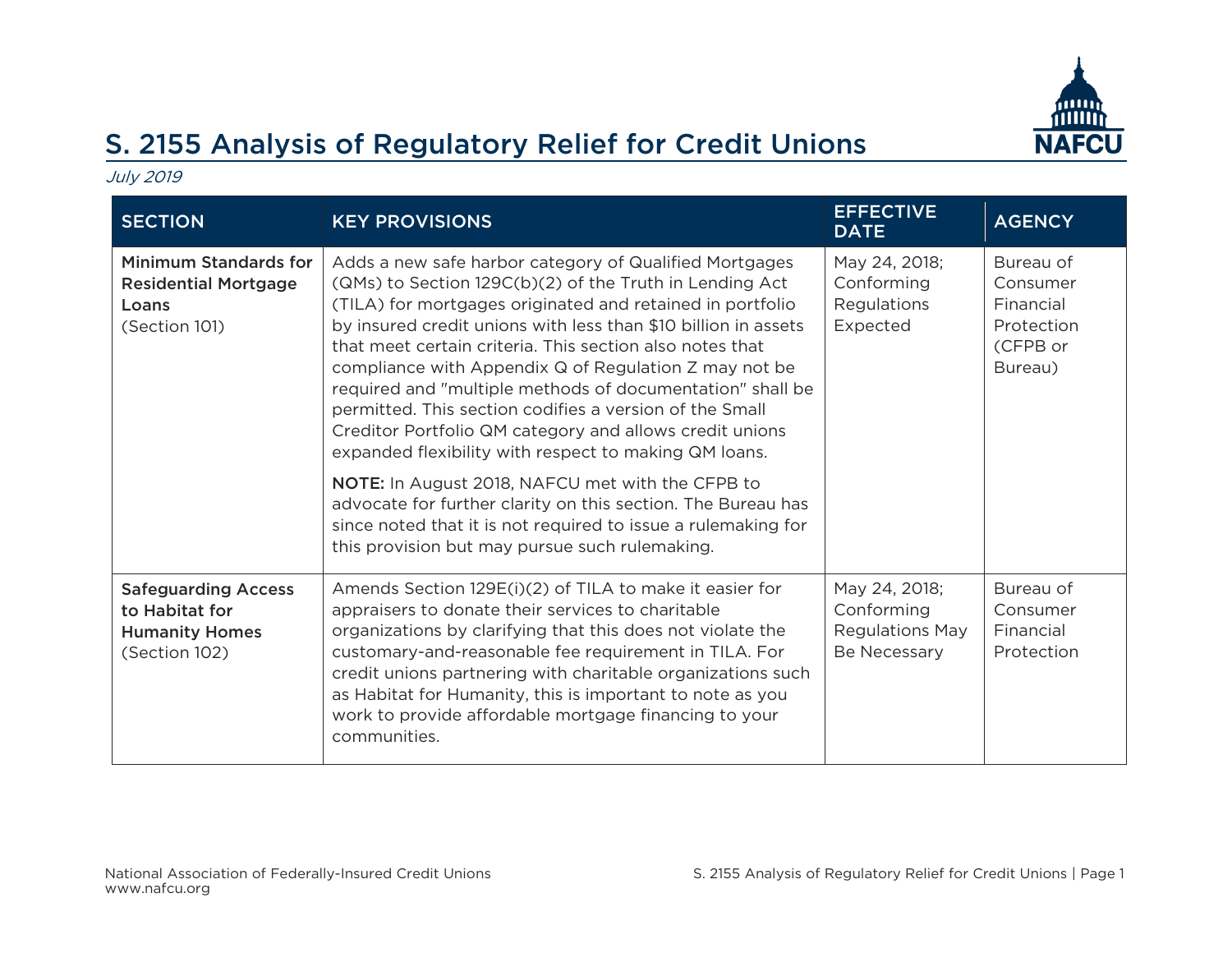| <b>SECTION</b>                                                                                                          | <b>KEY PROVISIONS</b>                                                                                                                                                                                                                                                                                                                                                                                                                                                                                                                                                                                                                                                                                                                                  | <b>EFFECTIVE</b><br><b>DATE</b>                                                                      | <b>AGENCY</b>                                    |
|-------------------------------------------------------------------------------------------------------------------------|--------------------------------------------------------------------------------------------------------------------------------------------------------------------------------------------------------------------------------------------------------------------------------------------------------------------------------------------------------------------------------------------------------------------------------------------------------------------------------------------------------------------------------------------------------------------------------------------------------------------------------------------------------------------------------------------------------------------------------------------------------|------------------------------------------------------------------------------------------------------|--------------------------------------------------|
| <b>Exemption from</b><br><b>Appraisals of Real</b><br><b>Property Located in</b><br><b>Rural Areas</b><br>(Section 103) | Amends Title XI of the Financial Institutions Reform,<br>Recovery, and Enforcement Act of 1989 to waive the<br>independent home appraisals requirement for federally<br>related mortgages under \$400,000 in rural areas where<br>the lender has contacted three state-licensed or state-<br>certified appraisers who could not complete an appraisal in<br>"a reasonable amount of time." This reduces a significant<br>regulatory hurdle for credit unions in rural areas where<br>appraisers can sometimes be hard to find or work with<br>within the timeframe for closing on the mortgage.<br>NOTE: On October 3, 2018 the NCUA issued a notice of<br>proposed rulemaking and request for comment to amend                                        | May 24, 2018;<br>Conforming<br><b>Regulations May</b><br>Be Necessary<br>Status:<br>Completed        | Bureau of<br>Consumer<br>Financial<br>Protection |
|                                                                                                                         | the agency's regulations requiring real estate appraisals for<br>certain transactions. The NCUA approved a final rule at its<br>July Board meeting. On July 24, 2019, a final rule was<br>published in the Federal Register.                                                                                                                                                                                                                                                                                                                                                                                                                                                                                                                           |                                                                                                      |                                                  |
| <b>Home Mortgage</b><br><b>Disclosure Act</b><br><b>Adjustment and Study</b><br>(Section 104)                           | Exempts credit unions that have originated less than 500<br>closed-end mortgage loans or less than 500 open-end lines<br>of credit in each of the two preceding calendar years from<br>certain disclosure requirements under the Home Mortgage<br>Disclosure Act (HMDA). This does not completely eliminate<br>all HMDA reporting obligations - it only applies to certain<br>reportable items that were added by the Dodd-Frank Wall<br>Street Reform and Consumer Financial Protection Act<br>(Dodd-Frank Act). Credit unions that qualify for this<br>exemption-but are considered financial institutions under<br>Regulation C-may still need to report non-excluded HMDA<br>items (i.e., the data that was required prior to January 1,<br>2018). | May 24, 2018;<br>Conforming<br>Regulations<br>Issued<br>September 1,<br>2018<br>Status:<br>Completed | Bureau of<br>Consumer<br>Financial<br>Protection |
|                                                                                                                         | NOTE: On September 7, 2018, the CFPB published an<br>interpretive and procedural rule to implement and clarify<br>the requirements of this section, noting that credit unions                                                                                                                                                                                                                                                                                                                                                                                                                                                                                                                                                                          |                                                                                                      |                                                  |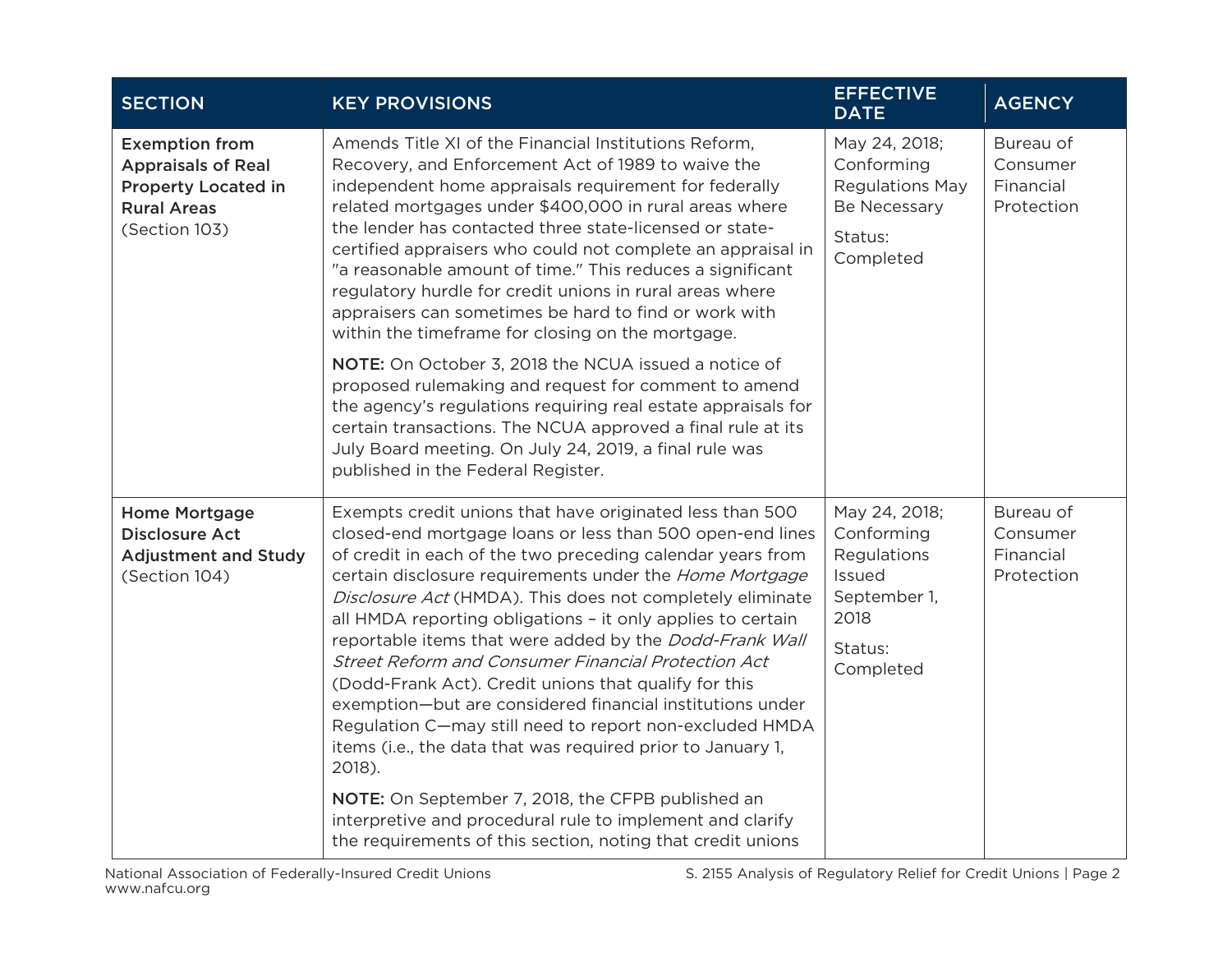| <b>SECTION</b>                                                                         | <b>KEY PROVISIONS</b>                                                                                                                                                                                                                                                                                                                                                                                                                                                                                                                                                          | <b>EFFECTIVE</b><br><b>DATE</b>                                                    | <b>AGENCY</b>                                               |
|----------------------------------------------------------------------------------------|--------------------------------------------------------------------------------------------------------------------------------------------------------------------------------------------------------------------------------------------------------------------------------------------------------------------------------------------------------------------------------------------------------------------------------------------------------------------------------------------------------------------------------------------------------------------------------|------------------------------------------------------------------------------------|-------------------------------------------------------------|
|                                                                                        | have the option to "report exempt data fields as long as<br>they report all data fields within any exempt data point for<br>which they report data." In August 2018, NAFCU met with<br>the CFPB to advocate for further clarity on this section. On<br>May 13, 2019, the CFPB published a notice of proposed<br>rulemaking to implement the partial exemptions added by<br>section 104.                                                                                                                                                                                        |                                                                                    |                                                             |
| <b>Credit Union</b><br><b>Residential Loans</b><br>(Section 105)                       | Amends the Federal Credit Union Act (FCU Act) to provide<br>that a 1- to 4-family dwelling that is not the primary<br>residence of a member will not be considered a member<br>business loan (MBL) for purposes of the MBL cap. On June<br>1, 2018, the NCUA approved a final rule to amend its<br>definition of a member business loan to conform to S.<br>2155's language. Although section 105 and the NCUA's final<br>rule do not address maturities on such loans, NAFCU<br>continues to advocate for and support increased statutory<br>flexibility for maturity limits. | June 6, 2018<br>Status:<br>Completed                                               | <b>National Credit</b><br>Union<br>Administration<br>(NCUA) |
| <b>Eliminating Barriers to</b><br>Jobs for Loan<br><b>Originators</b><br>(Section 106) | Amends the S.A.F.E. Mortgage Licensing Act of 2008<br>(S.A.F.E. Act) and describes an individual's temporary<br>authority to originate loans for a state-licensed loan<br>originator, such as a credit union that is licensed or<br>registered under state law to engage in residential<br>mortgage loan originations and processing activities. This<br>section applies indirectly to credit unions to the extent that<br>it provides additional flexibility when hiring mortgage loan<br>originators.                                                                        | November 24,<br>2019 (18 Months)<br>After May 24,<br>2018 Enactment<br>of S. 2155) | Bureau of<br>Consumer<br>Financial<br>Protection            |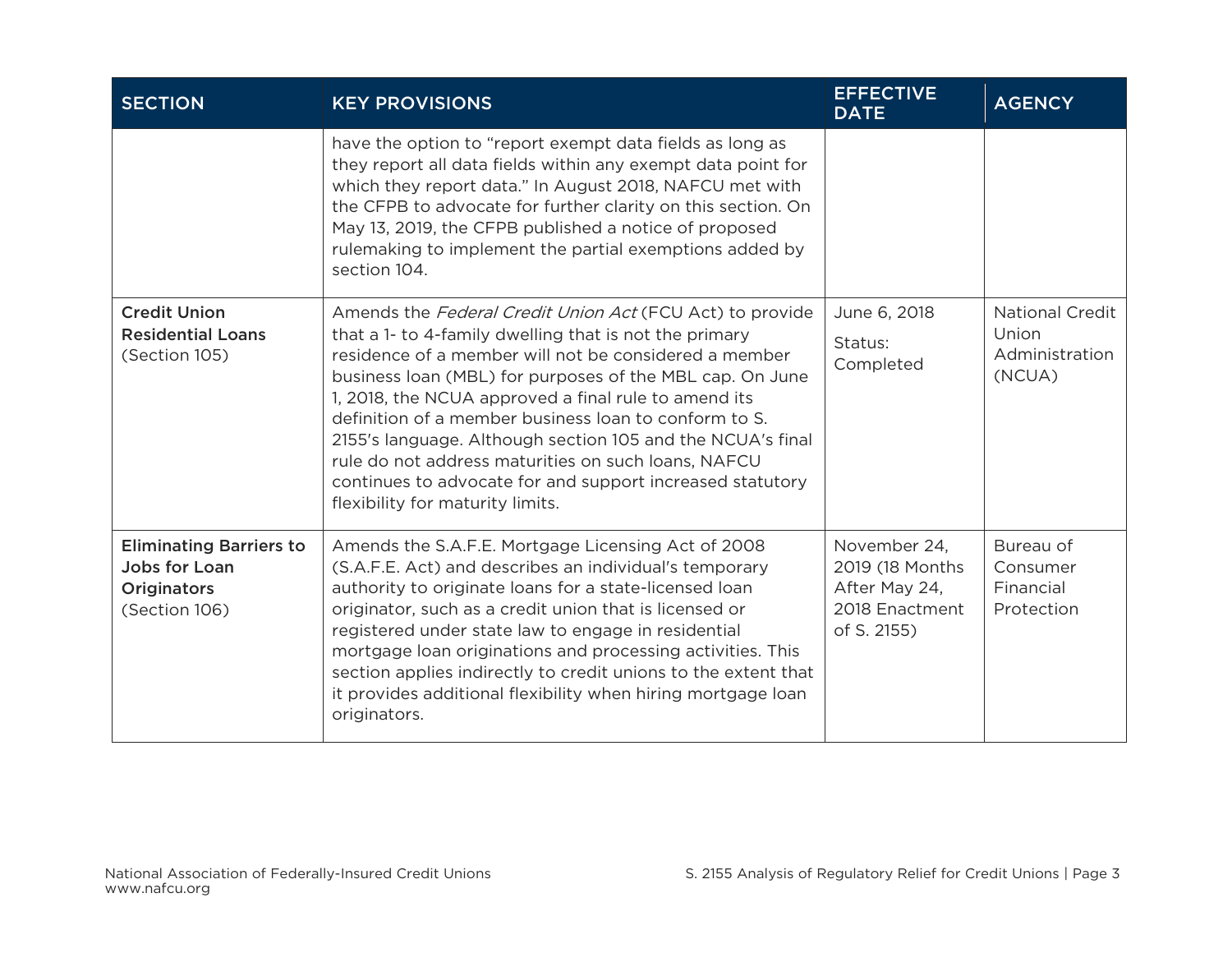| <b>SECTION</b>                                                                                                             | <b>KEY PROVISIONS</b>                                                                                                                                                                                                                                                                                                                                                                                                                                                                                                                                                                                                                                                                                                                                                                                                                                                                                                                                                          | <b>EFFECTIVE</b><br><b>DATE</b>                        | <b>AGENCY</b>                                    |
|----------------------------------------------------------------------------------------------------------------------------|--------------------------------------------------------------------------------------------------------------------------------------------------------------------------------------------------------------------------------------------------------------------------------------------------------------------------------------------------------------------------------------------------------------------------------------------------------------------------------------------------------------------------------------------------------------------------------------------------------------------------------------------------------------------------------------------------------------------------------------------------------------------------------------------------------------------------------------------------------------------------------------------------------------------------------------------------------------------------------|--------------------------------------------------------|--------------------------------------------------|
| <b>Escrow Requirements</b><br><b>Relating to Certain</b><br><b>Consumer Credit</b><br><b>Transactions</b><br>(Section 108) | Amends Section 129D of TILA to exempt qualifying credit<br>unions from the escrow requirements contained in<br>subsection (a). As amended, (c)(2) provides that loans<br>made by an insured credit union, which are secured by a<br>first lien on a principal dwelling, are exempt from the<br>requirement, subject to certain conditions.<br>NOTE: In the CFPB's Spring Rulemaking Agenda, "prerule<br>stage" implementation of this section is expected in<br>November 2019.                                                                                                                                                                                                                                                                                                                                                                                                                                                                                                 | May 24, 2018;<br>Conforming<br>Regulations<br>Expected | Bureau of<br>Consumer<br>Financial<br>Protection |
| No Wait for Lower<br><b>Mortgage Rates</b><br>(Section 109)                                                                | Adds a new subsection to Section 129(b) of TILA to<br>provide an exception to the required three-day waiting<br>period for disclosures if a creditor extends a second offer<br>with a lower annual percentage rate (APR). Congress<br>presumably intended to eliminate the TRID Rule's three<br>business-day waiting period for closing a mortgage loan<br>when the APR has decreased by more than the applicable<br>tolerance after issuance of the initial Closing Disclosure;<br>however, this provision actually amends the waiting period<br>requirements for only high-cost mortgage loans. If<br>Congress intended this change to apply to all mortgage<br>disclosures, then it must adopt amendments to S. 2155 to<br>fix this.<br>NOTE: In August 2018, NAFCU met with the CFPB to<br>advocate for further clarity on this section. The Bureau has<br>since noted that it is not required to issue a rulemaking for<br>this provision but may pursue such rulemaking. | May 24, 2018;<br>Conforming<br>Regulations<br>Expected | Bureau of<br>Consumer<br>Financial<br>Protection |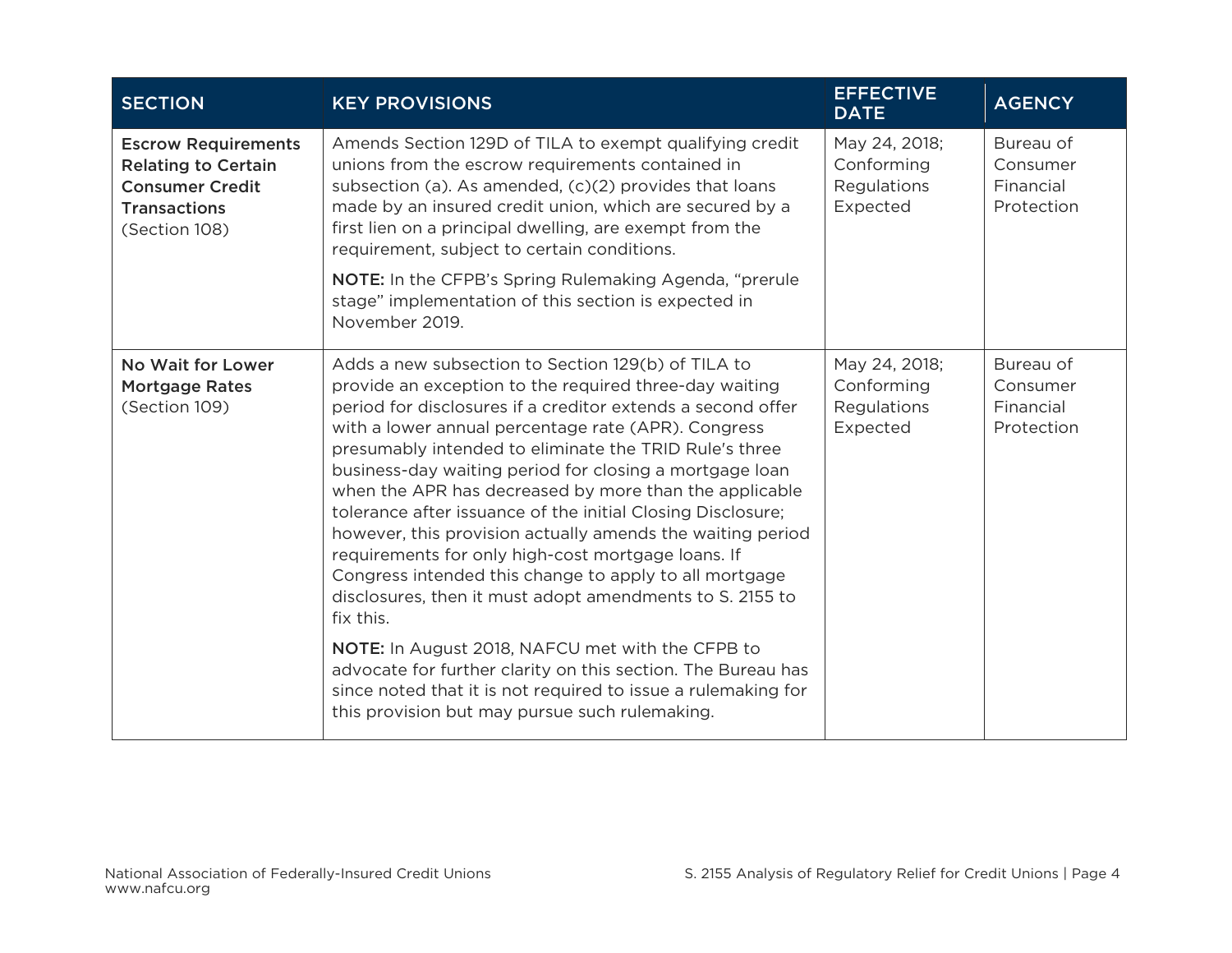| <b>SECTION</b>                                                                       | <b>KEY PROVISIONS</b>                                                                                                                                                                                                                                                                                                                                                                                                                                                                                                | <b>EFFECTIVE</b><br><b>DATE</b>                                                | <b>AGENCY</b>                                                         |
|--------------------------------------------------------------------------------------|----------------------------------------------------------------------------------------------------------------------------------------------------------------------------------------------------------------------------------------------------------------------------------------------------------------------------------------------------------------------------------------------------------------------------------------------------------------------------------------------------------------------|--------------------------------------------------------------------------------|-----------------------------------------------------------------------|
| <b>Budget Transparency</b><br>for the NCUA<br>(Section 212)                          | Amends Section 209(b) of the FCU Act to require the<br>NCUA to publish a draft of its annual "detailed business-<br>type budget" in the Federal Register, hold a public hearing<br>on the draft, and address comments submitted by the<br>public. This does not change regulatory requirements for<br>credit unions.                                                                                                                                                                                                 | May 24, 2018                                                                   | <b>NCUA</b>                                                           |
| <b>Making Online Banking</b><br><b>Initiation Legal and</b><br>Easy<br>(Section 213) | Permits credit unions to record personal information from<br>and make a copy of a driver's license or personal<br>identification card for purposes of opening an account or<br>obtaining a financial product or service through an online<br>service. Also requires credit unions to permanently delete<br>copies or images of a driver's license or personal<br>identification card after using the image for the purposes<br>described in this section, including Customer Identification<br>Program requirements. | May 24, 2018;<br>Conforming<br>Regulations<br>Expected                         | NCUA and<br>Financial<br>Crimes<br>Enforcement<br>Network<br>(FinCEN) |
| <b>Reducing Identity</b><br><b>Fraud</b><br>(Section 215)                            | Directs the Social Security Administration (SSA) to<br>establish and maintain a database that allows certain<br>financial institutions to receive consumers' consent by<br>electronic signature to verify their name, date of birth, and<br>Social Security number. Such a database will make it<br>significantly easier and more efficient for credit unions to<br>receive confirmation of fraud protection from the SSA.                                                                                           | May 24, 2018;<br>Conforming<br>Regulations<br>Expected<br>Status:<br>Completed | Social Security<br>Administration                                     |
|                                                                                      | NOTE: On August 21, 2018, NAFCU sent a letter to the SSA<br>asking the agency to adopt a procedure that allows credit<br>unions to self-certify their compliance with the Gramm-<br>Leach-Bliley Act in order to start using the database, as<br>required by this section. On June 7, 2019, the SSA<br>published a notice of initial enrollment period for its<br><b>Consent Based Social Security Number Verification</b><br>(eCBSV) service. The enrollment period opened on July 17<br>and ends on July 30, 2019. |                                                                                |                                                                       |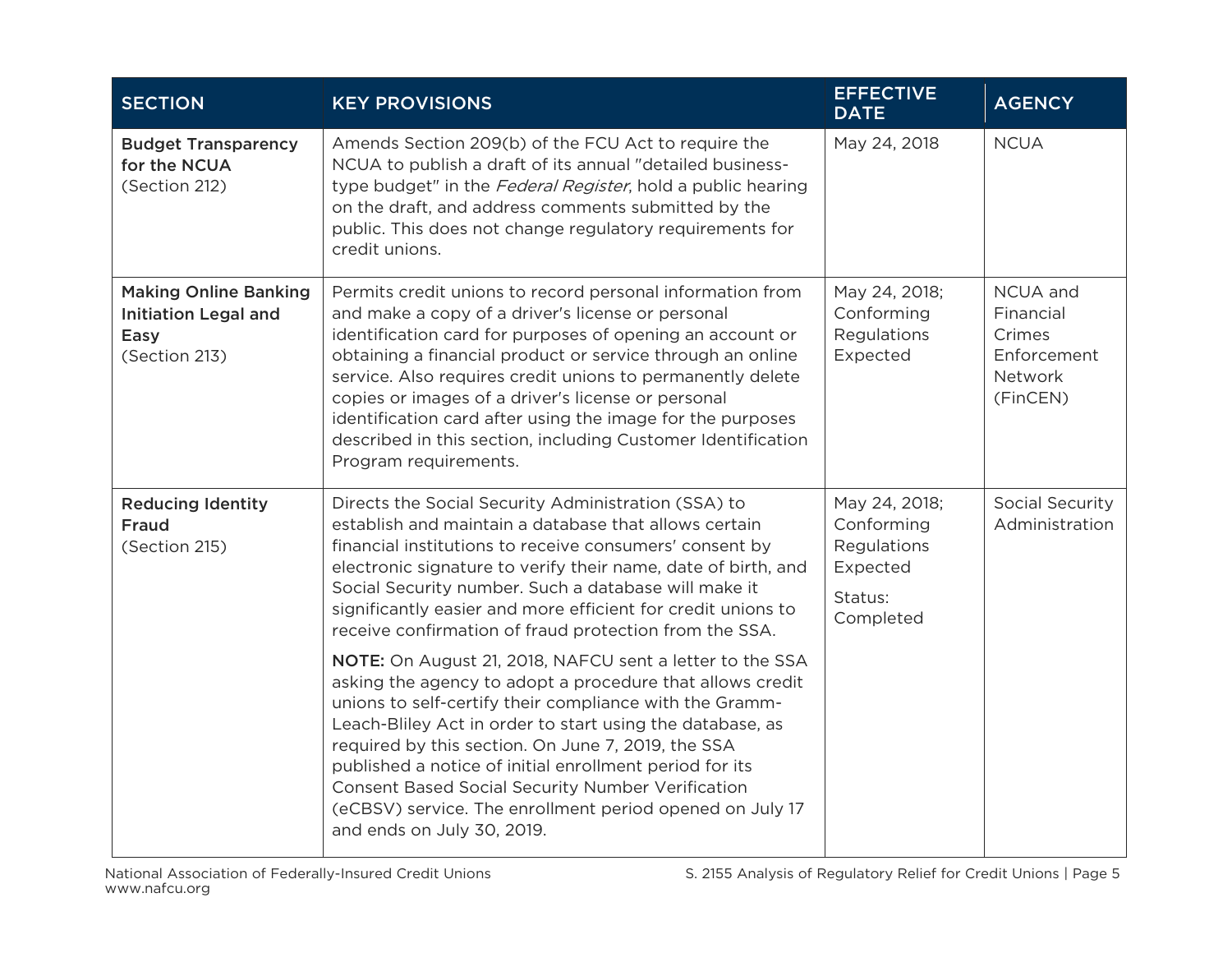| <b>SECTION</b>                                                              | <b>KEY PROVISIONS</b>                                                                                                                                                                                                                                                                                                                                                                                                                                                                                                                                                                                                                                                                                                                                                                                                                                                                | <b>EFFECTIVE</b><br><b>DATE</b>                                                                                                                                    | <b>AGENCY</b>                                                                                       |
|-----------------------------------------------------------------------------|--------------------------------------------------------------------------------------------------------------------------------------------------------------------------------------------------------------------------------------------------------------------------------------------------------------------------------------------------------------------------------------------------------------------------------------------------------------------------------------------------------------------------------------------------------------------------------------------------------------------------------------------------------------------------------------------------------------------------------------------------------------------------------------------------------------------------------------------------------------------------------------|--------------------------------------------------------------------------------------------------------------------------------------------------------------------|-----------------------------------------------------------------------------------------------------|
| <b>Treasury Report on</b><br><b>Risks of Cyber Threats</b><br>(Section 216) | Requires the Secretary of the Treasury to submit to<br>Congress a report on the risks of cyber threats to financial<br>institutions and capital markets in the United States,<br>including an assessment of the material risks of cyber<br>threats to financial institutions, the impact and potential<br>effects of material cyberattacks, an analysis of how federal<br>banking agencies are addressing these material risks, and a<br>recommendation of whether any agency needs additional<br>legal authorities or resources to adequately address such<br>risks.                                                                                                                                                                                                                                                                                                                | May 24, 2018;<br>Conforming<br><b>Regulations May</b><br>Be Necessary                                                                                              | Treasury and<br><b>NCUA</b>                                                                         |
| <b>Protecting Consumers'</b><br>Credit<br>(Section 301)                     | Amends the <i>Fair Credit Reporting Act</i> (FCRA) to require<br>credit reporting agencies (CRAs) to provide fraud alerts for<br>consumer files for at least one year when a consumer<br>notifies a CRA that he or she has been or may become a<br>victim of fraud or identity theft. Consumers are also<br>afforded unlimited free security freezes and removals of<br>security freezes. Although this does not directly affect<br>credit union operations, it is important to be aware of these<br>changes to inform members of their rights in the event of a<br>data security breach or fraudulent activity on their<br>$account(s)$ .<br>NOTE: On September 12, 2018, the CFPB issued an interim<br>final rule to amend the model forms in Appendices I and K<br>of Regulation V to, among other things, incorporate a new<br>required notice of rights under FCRA section 609. | September 21,<br>2018 (120 Days<br>After May 24,<br>2018 Enactment<br>of S. 2155);<br>Conforming<br><b>Regulations May</b><br>Be Necessary<br>Status:<br>Completed | Bureau of<br>Consumer<br>Financial<br>Protection and<br><b>Federal Trade</b><br>Commission<br>(FTC) |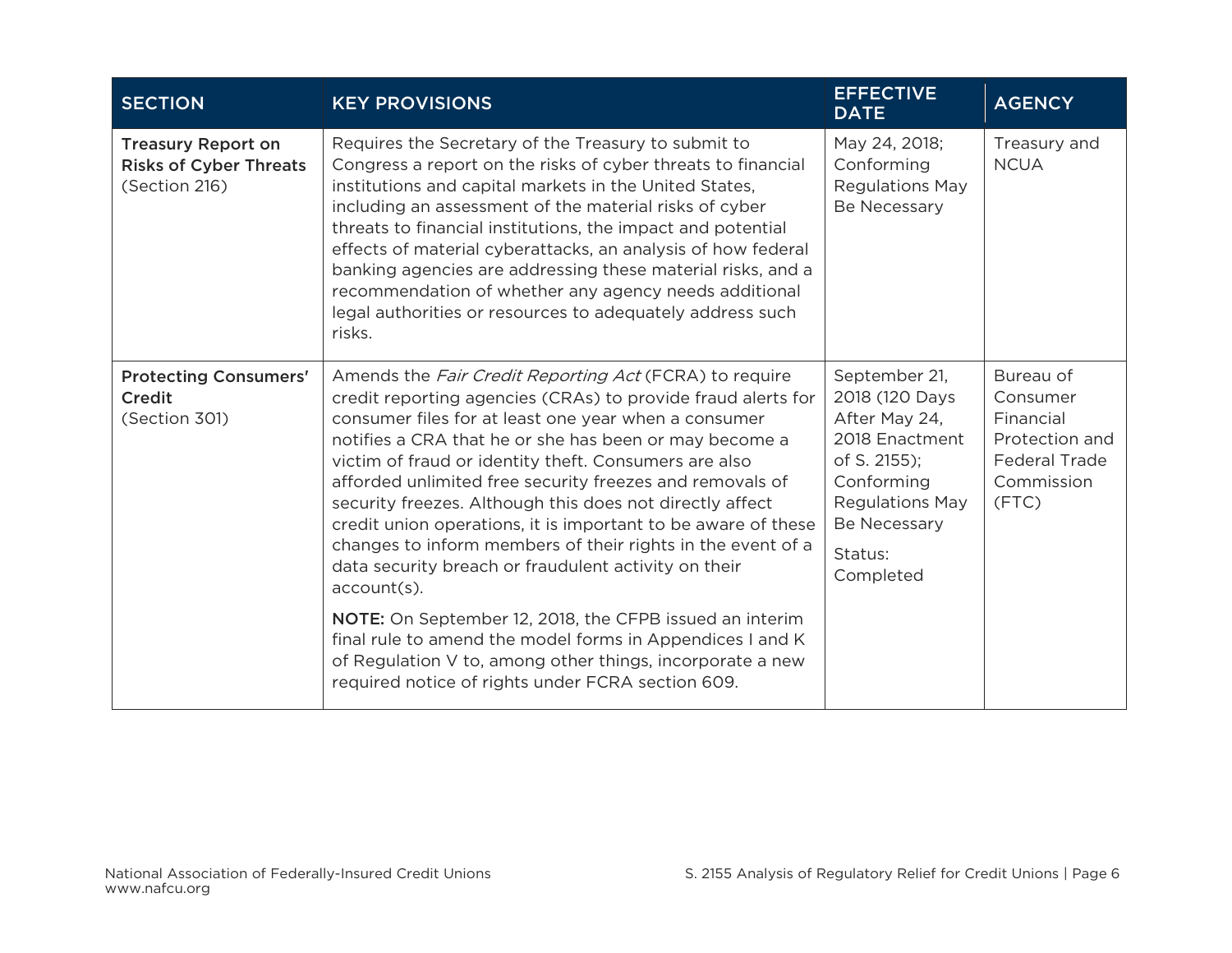| <b>SECTION</b>                                                                                                                       | <b>KEY PROVISIONS</b>                                                                                                                                                                                                                                                                                                                                                                                                                                                                                                                                                                                                                                                                                                                                                                                                                                                                                              | <b>EFFECTIVE</b><br><b>DATE</b>                                                                                                                                | <b>AGENCY</b>                                                                   |
|--------------------------------------------------------------------------------------------------------------------------------------|--------------------------------------------------------------------------------------------------------------------------------------------------------------------------------------------------------------------------------------------------------------------------------------------------------------------------------------------------------------------------------------------------------------------------------------------------------------------------------------------------------------------------------------------------------------------------------------------------------------------------------------------------------------------------------------------------------------------------------------------------------------------------------------------------------------------------------------------------------------------------------------------------------------------|----------------------------------------------------------------------------------------------------------------------------------------------------------------|---------------------------------------------------------------------------------|
| <b>Protecting Veterans'</b><br><b>Credit</b><br>(Section 302)                                                                        | Amends the FCRA to require that certain information<br>related to medical debt incurred by a veteran be excluded<br>from the veteran's credit report for one year after the date<br>the medical service was provided. Additionally, this<br>requires any information related to medical debt that is<br>characterized as delinquent, charged off, or in collection be<br>removed once the debt is fully paid or settled. Also creates<br>a dispute process for veterans to request the removal of<br>information related to such debt and requires CRAs to<br>offer free credit monitoring to active duty military<br>members. Although this does not directly affect credit<br>union operations, it can help credit unions provide loans to<br>their veteran members by informing the member that they<br>may improve their credit score if they request the removal<br>of medical debt from their credit report. | May 24, 2019<br>(One Year After<br>May 24, 2018<br>Enactment of S.<br>$2155$ ;<br>Conforming<br><b>Regulations May</b><br>Be Necessary<br>Status:<br>Completed | Bureau of<br>Consumer<br>Financial<br>Protection and<br><b>FTC</b>              |
|                                                                                                                                      | NOTE: On November 16, 2018, the FTC published a<br>proposed rule, titled Military Credit Monitoring Rule, to<br>implement this section (RIN 3084-AB54). On July 1, 2019,<br>the FTC published a final rule with an effective date of July<br>31, 2019 and a compliance date of October 31, 2019.                                                                                                                                                                                                                                                                                                                                                                                                                                                                                                                                                                                                                   |                                                                                                                                                                |                                                                                 |
| <b>Immunity from Suit for</b><br><b>Disclosure of Financial</b><br><b>Exploitation of Senior</b><br><b>Citizens</b><br>(Section 303) | Protects credit unions and certain credit union employees<br>that report suspected exploitation of senior citizens by<br>providing whistleblower protections. Specifically, section<br>303 protects employees who have received appropriate<br>training, such as <i>Bank Secrecy Act</i> officers, from liability for<br>disclosing-in good faith and with reasonable care-<br>suspected exploitation of a senior citizen by another<br>individual, such as a caregiver or fiduciary. Credit unions<br>will need to develop an appropriate training program in<br>order to ensure that relevant employees-along with the<br>credit union itself-qualify for civil liability protections<br>when reporting suspected exploitation of senior citizens.                                                                                                                                                               | May 24, 2018;<br>Conforming<br>Regulations<br>Expected                                                                                                         | Bureau of<br>Consumer<br>Financial<br>Protection,<br>FinCEN, and<br><b>NCUA</b> |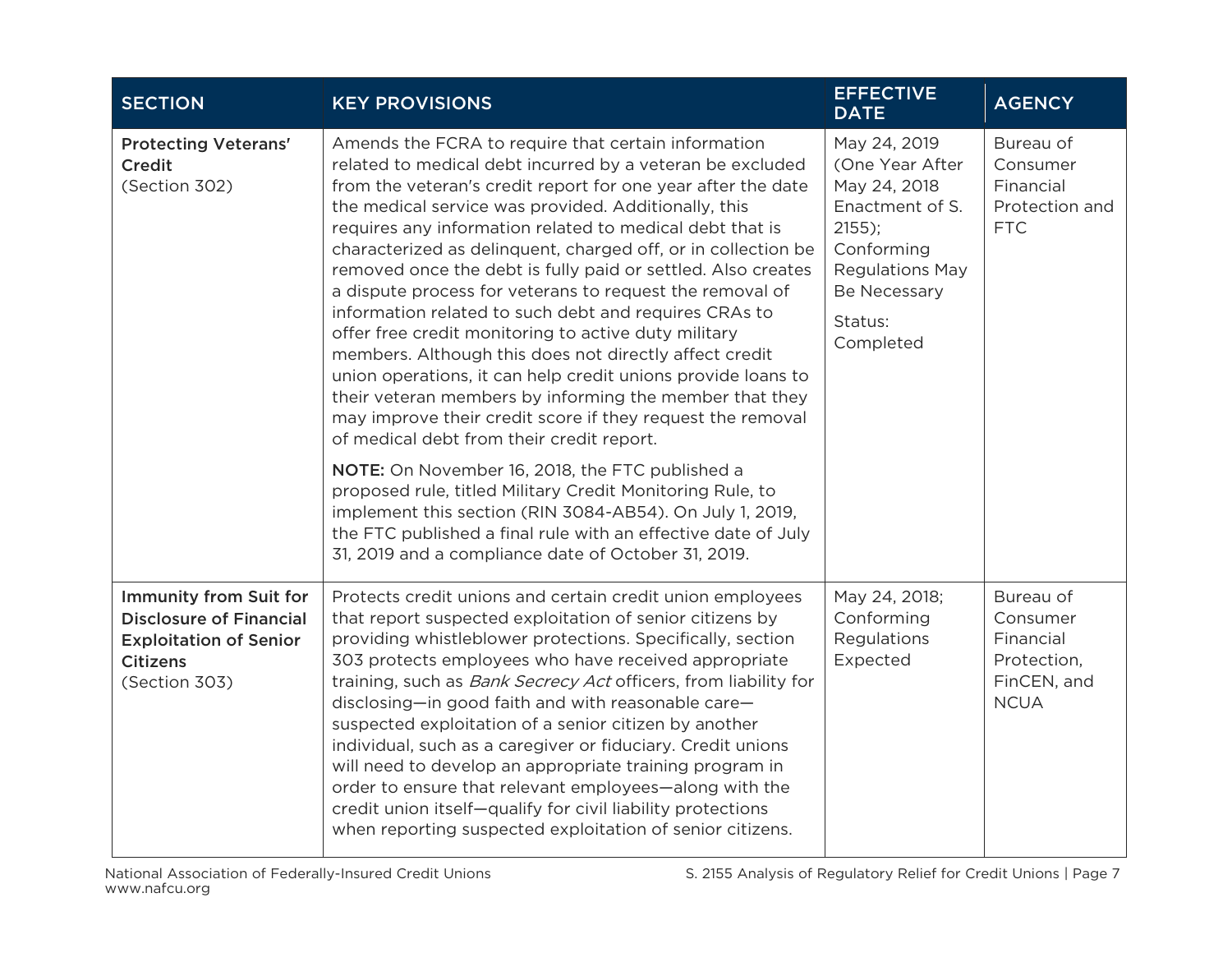| <b>SECTION</b>                                                                                                  | <b>KEY PROVISIONS</b>                                                                                                                                                                                                                                                                                                                                                                                                                                                                                                                                                                                                                                                                                                                                                                                           | <b>EFFECTIVE</b><br><b>DATE</b>                                                                         | <b>AGENCY</b>                                                |
|-----------------------------------------------------------------------------------------------------------------|-----------------------------------------------------------------------------------------------------------------------------------------------------------------------------------------------------------------------------------------------------------------------------------------------------------------------------------------------------------------------------------------------------------------------------------------------------------------------------------------------------------------------------------------------------------------------------------------------------------------------------------------------------------------------------------------------------------------------------------------------------------------------------------------------------------------|---------------------------------------------------------------------------------------------------------|--------------------------------------------------------------|
|                                                                                                                 | NOTE: On September 27, 2018, NAFCU met with the<br>CFPB's Office of Financial Protection for Older Americans<br>to discuss implementation of this section. Although the<br>CFPB indicated it does not plan to issue a rulemaking,<br>NAFCU continues to engage the Bureau to obtain<br>clarification of this section's training requirement. NAFCU<br>also met with the NCUA's Office of Consumer Financial<br>Protection in December 2018 to request guidance from the<br>agency.                                                                                                                                                                                                                                                                                                                              |                                                                                                         |                                                              |
| <b>Restoration of the</b><br><b>Protecting Tenants at</b><br><b>Foreclosure Act of</b><br>2009<br>(Section 304) | Permanently restores the Protecting Tenants at<br>Foreclosure Act of 2009 (PTFA), which contains<br>protections intended to ensure that tenants facing eviction<br>from a foreclosed property have adequate time to find<br>alternative housing. Under the PTFA, the immediate<br>successor in interest of a dwelling or residential real<br>property must provide at least 90-days advance notice to<br>tenants who are asked to vacate. Subject to certain<br>exceptions, tenants also must be permitted to stay in the<br>residence until the end of their leases. Credit unions who<br>are successors in interest to foreclosed properties will need<br>to develop appropriate compliance mechanisms to ensure<br>that tenants receive required notices and that eviction is<br>not undertaken prematurely. | June 23, 2018<br>(30 Days After<br>May 24, 2018<br>Enactment of S.<br>2155)                             | U.S.<br>Department of<br>Housing and<br>Urban<br>Development |
| <b>Property Assessed</b><br><b>Clean Energy</b><br><b>Financing</b><br>(Section 307)                            | Amends TILA to require creditors to verify a borrower's<br>ability to repay home improvement loans that are financed<br>through Property Assessed Clean Energy (PACE)<br>programs. Section 307 also grants the Bureau the authority<br>to collect such information and data that the Bureau<br>determines is necessary to implement regulations.<br>Accordingly, credit unions should anticipate future                                                                                                                                                                                                                                                                                                                                                                                                         | May 24, 2018;<br>Conforming<br>Regulations<br>Expected; RFI or<br><b>ANPR Expected</b><br>February 2019 | Bureau of<br>Consumer<br>Financial<br>Protection             |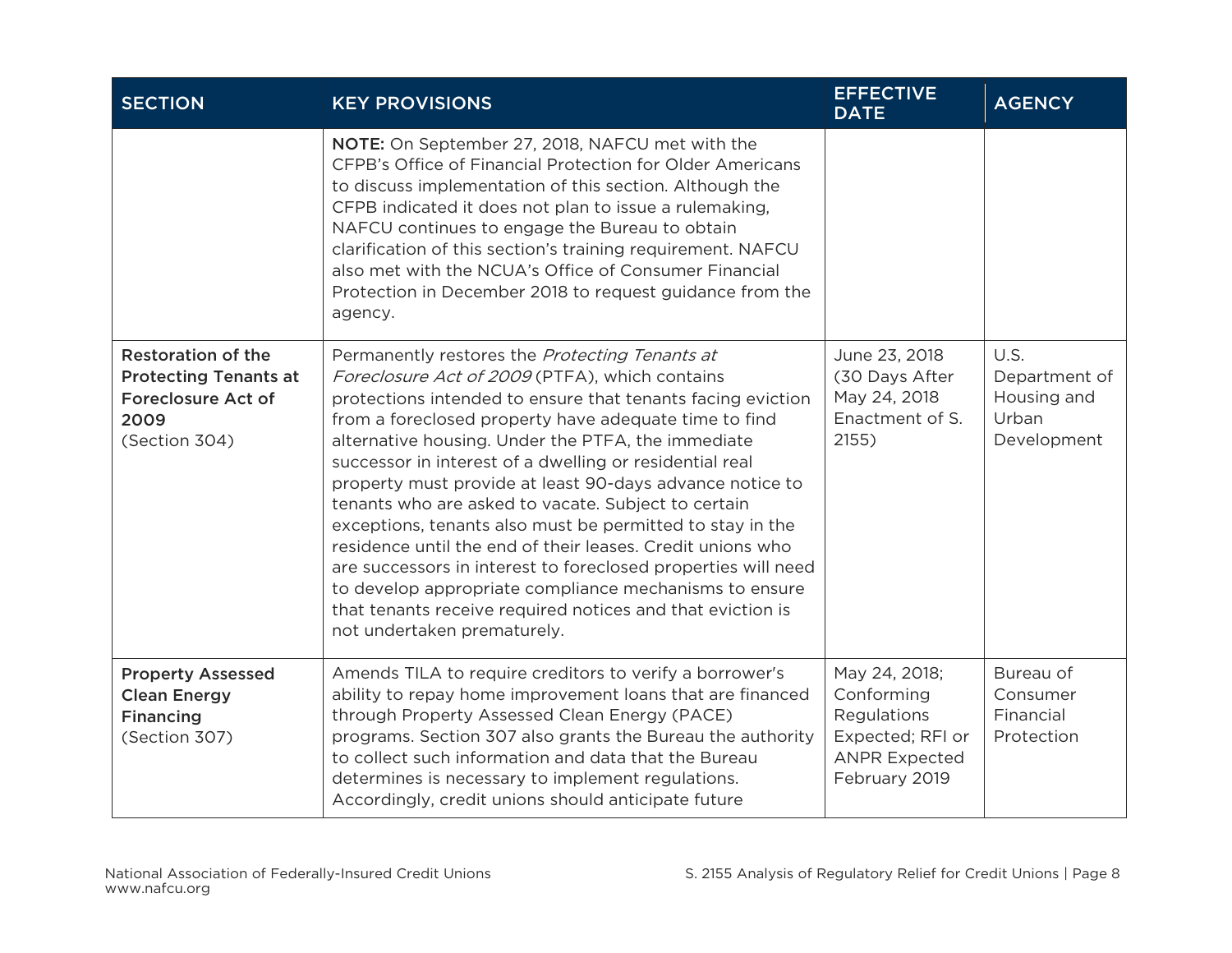| <b>SECTION</b>                                                           | <b>KEY PROVISIONS</b>                                                                                                                                                                                                                                                                                                                                                                                                                                                                                                                                                                                                                                                                                                                                                                                             | <b>EFFECTIVE</b><br><b>DATE</b>                                                                                                                             | <b>AGENCY</b>                                       |
|--------------------------------------------------------------------------|-------------------------------------------------------------------------------------------------------------------------------------------------------------------------------------------------------------------------------------------------------------------------------------------------------------------------------------------------------------------------------------------------------------------------------------------------------------------------------------------------------------------------------------------------------------------------------------------------------------------------------------------------------------------------------------------------------------------------------------------------------------------------------------------------------------------|-------------------------------------------------------------------------------------------------------------------------------------------------------------|-----------------------------------------------------|
|                                                                          | regulation that will extend ability to repay requirements to<br>PACE loans.                                                                                                                                                                                                                                                                                                                                                                                                                                                                                                                                                                                                                                                                                                                                       |                                                                                                                                                             |                                                     |
|                                                                          | NOTE: On March 8, 2019, the CFPB published an advance<br>notice of proposed rulemaking implementing section 307<br>of S. 2155. NAFCU submitted a comment letter.                                                                                                                                                                                                                                                                                                                                                                                                                                                                                                                                                                                                                                                  |                                                                                                                                                             |                                                     |
| <b>Protecting Veterans</b><br>from Predatory<br>Lending<br>(Section 309) | Establishes additional consumer protections for veterans<br>who are refinancing home loans. This Section applies to<br>credit unions that refinance VA loans and provides that the<br>VA may only insure or guarantee refinancing under certain<br>conditions.<br>NOTE: On December 17, 2018, the VA published an interim<br>final rule with an effective date of February 15, 2019<br>amending regulations regarding VA-guaranteed or insured<br>cash-out home refinance loans.                                                                                                                                                                                                                                                                                                                                  | November 20,<br>2018 (180 Days<br>After May 24,<br>2018 Enactment<br>of S. 2155);<br>Interim Final Rule<br>Effective<br>February 15<br>Status:<br>Completed | U.S.<br>Department of<br>Veterans<br><b>Affairs</b> |
| <b>Credit Score</b><br>Competition<br>(Section 310)                      | Amends the Federal National Mortgage Association Charter<br>Act by adding new provisions requiring the FHFA to create<br>a process for new credit scoring models to be validated<br>and approved for use by Fannie Mae and Freddie Mac in<br>the purchase of residential mortgages. FHFA must also<br>publicly disclose its validation and approval process.<br>NOTE: On July 23, 2018, the FHFA announced it would no<br>longer pursue its own credit score initiative and instead<br>focus on implementing this section of S. 2155. In December<br>2018, the FHFA published a notice of proposed rulemaking.<br>Comments were due March 21, 2019 and NAFCU submitted<br>a comment letter. The FHFA has yet to finalize the rule but<br>its Spring Rulemaking agenda projects a final rule in<br>September 2019. | November 20,<br>2018 (180 Days<br>After May 24,<br>2018 Enactment<br>of S. 2155);<br>Conforming<br>Regulations<br>Expected                                  | Federal<br>Housing<br>Finance<br>Agency<br>(FHFA)   |